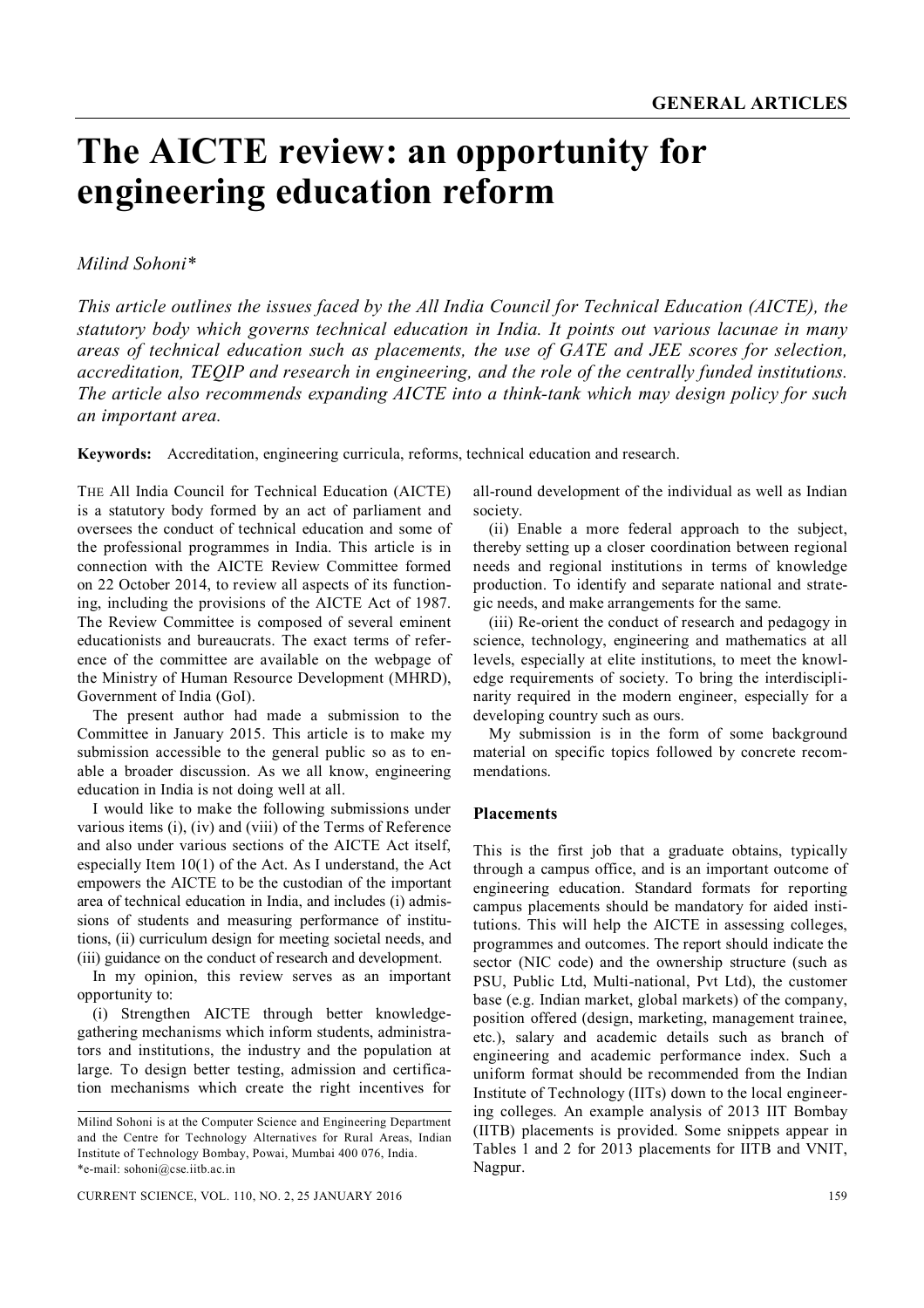#### GENERAL ARTICLES

Such an analysis will help the institutions, administrators, the Ministry and students considerably. It will also (i) identify successful curricula, pedagogy and practices, and (ii) guide the funding of R&D so that existing linkages are strengthened. For example, from the above data, IITB is well advised to focus on the problem of placing its graduates into engineering for national needs. On the other hand, VNIT will see the opportunity of using its own graduates to develop a sound R&D collaboration with key industries and also analyse and strengthen its curricula.

#### **Accreditation**

Accreditation is something that needs due care. As of today, the accreditation documents ask colleges to compare their curricula with 'American professional societies' (see 3.1.3 of Format for Self Assessment Report for Tier I Institutions), thus in effect, requiring accreditation to the ABET institution of USA. Model curricula for some disciplines are available on the AICTE website, but to the best of my knowledge, are only for information and need not be used for accreditation. ABET engineering programmes refer to US professional bodies such as ASCE, ASME and so on, and are designed to suit their scientific and economic infrastructure, and their social needs and chosen trajectory. This may not be suitable for us, given the nature of our industrialization and our societal needs. For example, the ASCE has come up with 'The Civil Engineering Body of Knowledge', a document of 190 pages outlining the historical development of the field, its

**Table 1.** Placements (2013) of undergraduate and postgraduate students of major departments in IIT Bombay

| Sector   |             |          |            | IТ        |
|----------|-------------|----------|------------|-----------|
|          | Engineering | Finance  | Consulting |           |
| Super-GG | 25(27.7)    | 10(35.0) | 7(54.0)    | 42(51.3)  |
| GG       | 116 (7.9)   | 82(11.7) | 110(9.6)   | 102(10.0) |
| IG       | 54 (6.5)    | 19(7.2)  | 11(5.8)    | 28(7.2)   |
| GI       | 24(9.3)     | 10(14.2) | 10(5.2)    | 5(9.3)    |
| H        | 64(6.5)     | 13(9.5)  | 8(5.8)     | 22(7.9)   |

GG, Global company serving a global market (e.g. Bank of America or General Electric); II, Indian company serving Indian markets (e.g. Ambuja Cement or Tata Motors); IG and GI are similarly explained, i.e. Indian company serving global markets and global company serving Indian markets respectively (e.g. Infosys and Hindustan Unilever). Super-GG are placements to positions situated abroad. The figures, e.g. 116 (7.9), indicates the number placed and the average annual salary in lakhs of rupees.

**Table 2.** Placements (2013) of all students at VNIT Nagpur

| Sector | Engineering | Finance  | Consulting | IТ      |
|--------|-------------|----------|------------|---------|
| GG     | 16(7.2)     | 11(10.1) | 36(5.0)    | 30(5.0) |
| IG     | 6(4.8)      | $\theta$ |            | 37(4.0) |
| GI     | 43(4.7)     | $\theta$ |            |         |
| Н      | 207(4.5)    | 2(4.8)   |            |         |

professional practices, future challenges and a list of what a modern (US) civil engineer should know. In this document, e.g. the word 'sanitation' occurs once (in the chapter on globalization) and the word 'sewage' does not occur at all. Thus, given that we have a great need for sanitation and sewage services and active programmes (e.g. Swachh Bharat) in the sector, accreditation to the ASCE programme would be unsuitable.

Indeed, AICTE must come up with such 'Body of Knowledge' documents in each branch of engineering and also the applied social sciences. These documents should realize the role of the small and medium sectors, the pending development agenda of sadak, bijlee, paani as well as strategic needs such as in telecommunications or railways, as important objectives for curriculum design.

In fact, the Washington Accord recommends (see http://www.ieagreements.org/IEA-Grad-Attr-Prof-Competencies.pdf) that each signatory identify key stakeholders and create an outcome-driven framework for defining engineering, stressing the role of the engineer as a societal change agent. See, for example, attribute WA3 of the Washington Accord: 'Design solutions for complex engineering problems and design systems, components or processes that meet specified needs with appropriate consideration for public health and safety, cultural, societal, and environmental considerations.'. Thus, the Washington Accord actually recommends a curriculum and processes suited to societal needs.

One must also mention about our Prime Minister's speech at the President's meeting with the IIT directors, on 22 August 2014, where he said that 'science is universal, but technology is local'. This implies that there should be space for courses which have a regional flavour, e.g. in Maharashtra, irrigation may be more important, while in Himachal Pradesh, hill roads and bridges may form a full semester course. Unfortunately, neither the AICTE model curricula, nor the GATE curricula or the curricula offered at the IITs/NITs allow such regional, strategic or developmental adaptations.

#### **GATE**

In the absence of any guidance from the AICTE or National Bureau of Accredition (NBA), the GATE syllabus is the *de facto* definition of an engineer in India. This is evident from the role that GATE now plays in opening new opportunities for the fresh graduate, viz. from entrance into elite M Tech programmes to job recruitments, especially into PSUs. Moreover, even before this, a large fraction of engineering graduates have been writing GATE. For example, in 2010, the number of students writing GATE was about 4 lakhs which had swelled to 9.8 lakhs by 2013. Thus, GATE is already an important certification examination for engineers in India and needs to be incorporated into AICTE processes.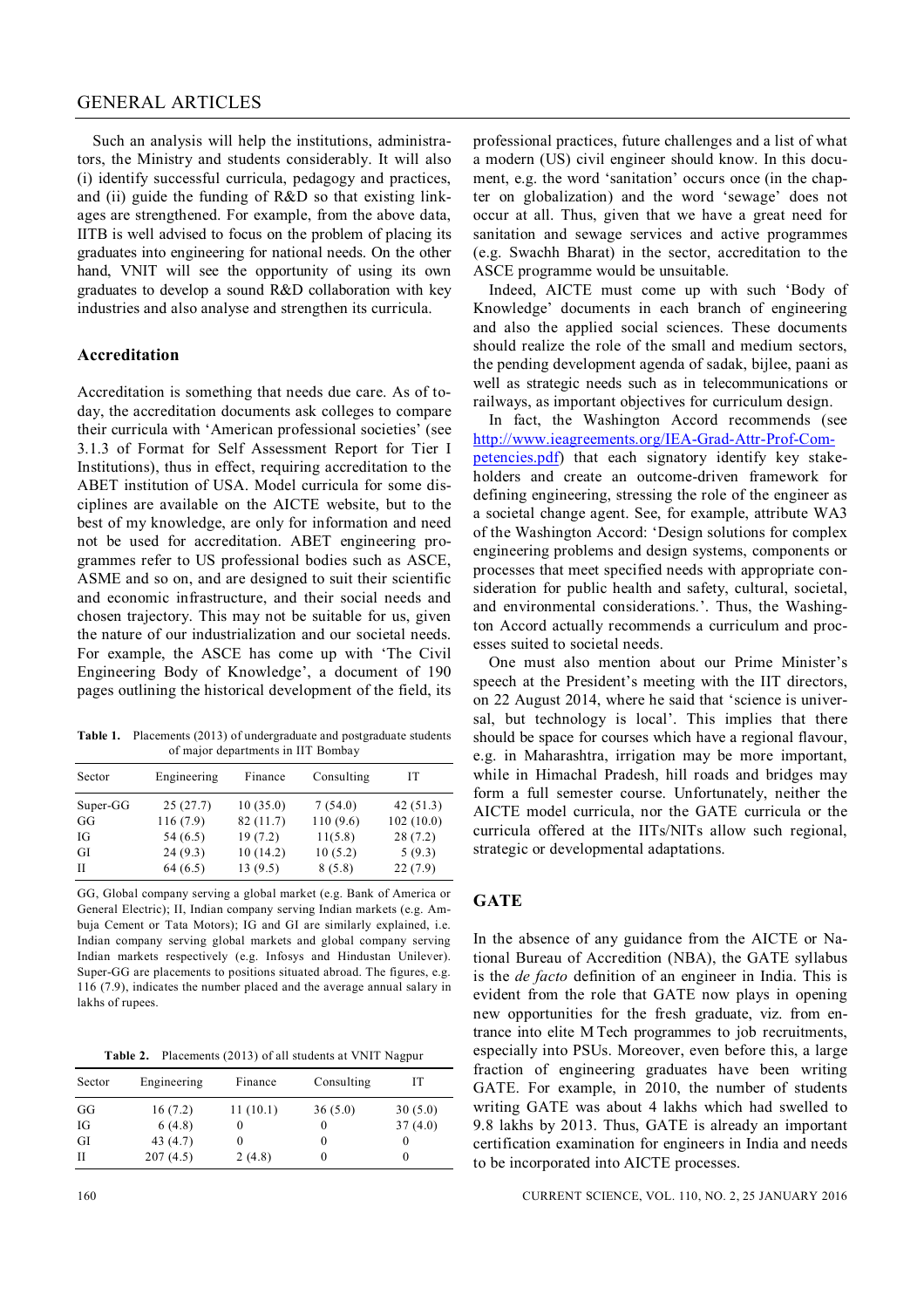However, the conduct and reporting of this examination is decided by the older IITs and Indian Institute of Science (IISc), Bengaluru. This curriculum is largely based on the faculty expertise of the organizing institutions, existing undergraduate (UG) curricula, the type of graduate students that they require for their research purposes, and the amount of effort that they wish to put into it. For example, consider the topic of 'concurrency' in Computer Science and Engineering (CSE), which appears in two areas, viz. databases, and operating systems, and was a traditional research area of faculty members in these institutions. It is unclear if concurrency is industrially important, can be taught by a wide body of faculty members across our engineering colleges, and that its ramifications in both databases and in operating systems are important attributes of a typical CSE graduate of the country.

Moreover, as Tables 1 and 2 suggest, the IITs and IISc have been sending a minority of their graduates into engineering jobs and fewer still into engineering for domestic needs. The typical syllabus in GATE is what is taught at the IITs/IISc and which is largely theoretical, and needs about 12–14 core courses. For example, most graduates from IITB would not have visited a factory or a water supply system, let alone a firm in the small and medium sector, the mainstay of domestic engineering. However, most colleges do not have the requisite faculty strength and expertise to teach the above 12–14 theoretical courses (though they may be placing more students into domestic engineering), and students must take recourse to coaching classes.

Finally, the multiple-choice format for GATE is a reflection of the amount of time the IITs and IISc faculty members are willing to spend on screening students for their graduate student admissions. It cannot be used to measure the fairly subtle skill of engineering, which is a combination of both practical skills and theoretical competence. Moreover, the time-bound objective-type format devalues a range of other important engineering skills such as system design, field observations and field work, and also inter-disciplinary skills. It is also unsuitable for testing research abilities and many IITs now rely on an elaborate interview process as well. I must add that GRE discontinued the Engineering Subject Test in 2001 and the Computer Science Subject Test in 2013.

The insistence on such a theoretical and largely unimplementable definition of the engineer, and to test it without field context, in a computerized framework, perpetuates a dichotomy between the elite institutions and regional institutions which has proved insurmountable for over 50 years now. I think a structuring of GATE into a set of 5–6 MUSTS and 5–6 optional/regional courses would ease the pressure on engineering colleges and focus their attention on (i) getting a few basic courses right and (ii) supplement their programmes with courses which meet regional engineering requirements. Even these 5 MUSTS should be defined after a broad consulta-

tion between the broader academia and industry, including the needs of informal sector and core development sectors. Using GATE and joint student projects, elite and regional institutions must enter into a virtuous cycle of improvement, which must begin at the current level of competence of regional institutions. Independently, even if a time-bound objective system must be used, more thought should go into the design of the question paper and the coverage of topics. A public report on the outcome of GATE, aggregate and question-wise statistics should be maintained and supporting research must be done so that it evolves into a robust certification examination. See, for example, the detailed academic analysis of the GRE and SAT suite of examinations, and the important role this academic analysis has played in the US education system.

### **Interdisciplinarity**

The engineer is now recognized as a social and cultural actor and a change-agent. Moreover, this is enshrined in the Washington Accord thinking as well. This is especially true for a developing country such as India, where engineering should be about design for a societally posed problem, and solved in the socio-economic context in which the problem is posed. This needs interdisciplinary skills of societal assessment, problem formalization and description, decomposition of a problem into disciplinary sub-components, design and synthesis, and finally deployment and outcome measurements. It requires a change in the way social sciences and physical sciences are taught. In social sciences, students must understand the practical structure of society, the role of the state, market and civil society. It also requires a familiarity with standard datasets such as Census, District Economic Surveys, and with flagship Government programmes and key private sector players, e.g. in the water sector.

In physical sciences, core scientific areas which are developmentally important such as groundwater and cooking energy, must be incorporated into the science curricula. Moreover, the cultural moorings of science, for example, the skills of description and argumentation, play an important role in the design of scientific experiments and the development of rigour. These should be recognized as part of the training in science for it to yield significant insights and progress which benefit society. The new training should also stress that most true science is far more applied and empirical and with a multitude of 'right' answers. Consider, for example, the question of determining the 'best' chulha in the village, which throws up many points which require methodological and scientific innovation.

This, of course, requires a long-term programme for institutions to undertake and the development of innovative pedagogical methods, such as project-based field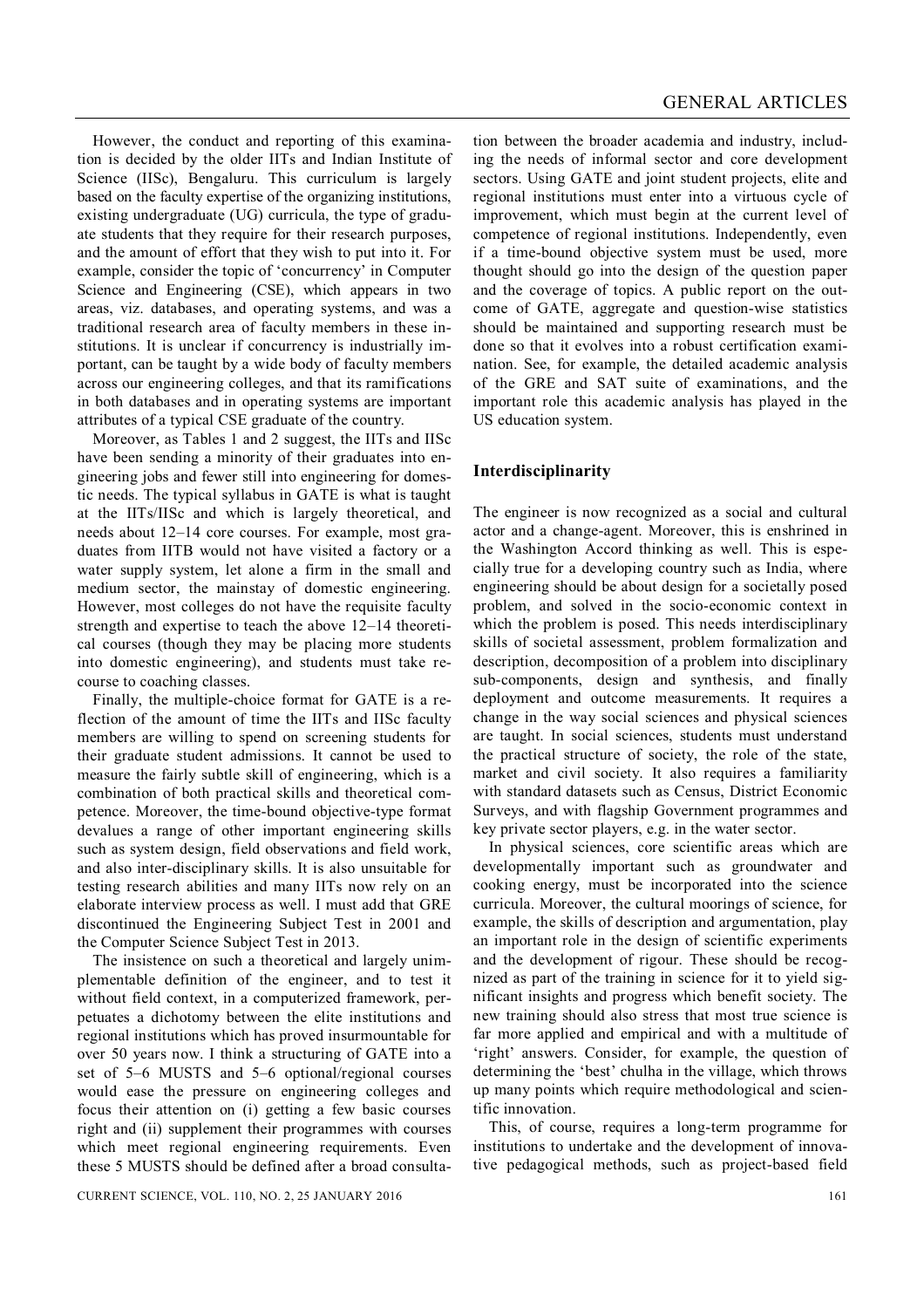#### GENERAL ARTICLES

work and a topical case-study approach. This, in turn will require great leadership from the elite engineering institutions, i.e. IITs, NITs, the elite science institutions such as IISERs and IISc, and the elite social science institutions. In fact, the recently launched Unnat Bharat Abhiyan of MHRD is an important framework which extends the definition of science and engineering in an important way, i.e. into the concrete development agenda and into recognizing the role of the elite institutions as leaders in creating a new curricula and methods for a developing country. Perhaps, the AICTE should come up with a series of Body of Knowledge documents and a National Curriculum Framework under which this activity will be carried out.

#### **TEQIP and other World Bank projects**

An important programme in the recent past which impacted technical education is the World Bank funded TEQIP I and II programmes of GoI for selected institutions in engineering. Most of these were Tier I and II institutes and were largely the NITs or state colleges. Besides 'academic excellence' and better governance, one of the core objectives of the programme was 'providing service to community and economy through linkages and active interaction with industry, government, and other stakeholders, formal and informal sectors of the economy, adult learners, and all who seek or need technological assistance'. Thus, at least in principle, it expected colleges to develop linkages with the region and with regional agencies.

An independent review of TEQIP-I was not very positive on many of the stated objectives. About 59% of the institutions had less than satisfactory performance on the 'key performance indicators' (KPI). One of the KPIs measuring excellence was the number of papers published in national and international journals which has led to an increased focus of faculty members on 'global' research to the detriment of their own capacity to innovate for regional problems. From my visits to colleges in Maharashtra, and in my opinion, this has damaged some of the regional relevance that institutions used to have. Faculty members who would have been good role models for doing relevant work have fallen behind and somewhat questionable research work has come to the forefront and is used by administrations to allocate resources. A sampler of this is given Table 3, in which we collate the number of papers indexed by Scopus, in which at least one of the authors is from India and the phrase is part of the title.

It is unclear why 'neural networks' has become such a central area for research amongst Indian scientists. Table 4 shows the number of papers with the same attributes, but in areas which are developmentally important. Thus, KPI of the 'number' of publications may be hiding an essential misallocation of effort and funds into research in areas which are not relevant. Another KPI is the average salary of graduating students, which as we have already argued, can also be misleading since it does not quite capture if these students are actually placed in engineering or allied fields. TEQIP III, which is under design, must ensure that gaps of TEQIP I and II are addressed.

Moreover, a key recommendation of the independent assessment was for institutions to engage further with their regions and work with regional agencies for their research. The World Bank itself is engaged in many sectors in India, e.g. water and electricity, and most of the work needs regional partners. Consider, for example, the World Bank Neeranchal Watershed Project of 2014, which aims to improve watershed outcomes across various states and strengthen the Integrated Watershed Management Programme of GoI. Neeranchal retains the National Institute of Hydrology (NIH) as a key knowledge provider at the Centre. However, in the states, where most of the work will be done, it does not link up with regional institutions, e.g. TEQIP colleges, but looks at NGOs as possible partners. This misses an important opportunity for capacity building of formal knowledge institutions and a partnership between these and the state agencies.

The World Bank is an important (and expensive) knowledge agency and brings many skills and practices. The AICTE should ensure that such opportunities of collaboration are not lost and that a close research and practice-based relationship develops between apex institutions, multi-lateral agencies, state and regional institutions, and regional agencies. Both these points may be addressed in TEQIP III.

## **JEE Mains and JEE Advanced**

Just like GATE, the JEE examination in effect, serves to define the outcome of school education in science and

**Table 3.** Number of papers with phrase in the title and with at least one author from India (Scopus)

| Topic<br>(phrase)  | All years<br>preceding 2003 | $2003 - 09$<br>(TEQIP I) | 2010 onwards<br>(TEQIP II) |  |
|--------------------|-----------------------------|--------------------------|----------------------------|--|
| Neural network     | 692                         | 1818                     | 2467                       |  |
| Fuzzy logic        | 110                         | 327                      | 759                        |  |
| Wavelets           | 96                          | 905                      | 1846                       |  |
| Genetic algortihms | 262                         | 989                      | 1373                       |  |

**Table 4.** Number of papers with phrase in the title and with at least one author from India (Scopus)

| Topic<br>(phrase)  | All years<br>preceding 2003 | $2003 - 09$<br>(TEQIP I) | 2010 onwards<br>(TEQIP II) |
|--------------------|-----------------------------|--------------------------|----------------------------|
| Water supply       | 84                          | 74                       | 87                         |
| Sanitation         | 30                          | 51                       | 63                         |
| Groundwater models | 11                          | 29                       | 70                         |
| Public transport   | 5                           | 15                       | 25                         |
| Power grid         | 12                          | 56                       | 288                        |

162 CURRENT SCIENCE, VOL. 110, NO. 2, 25 JANUARY 2016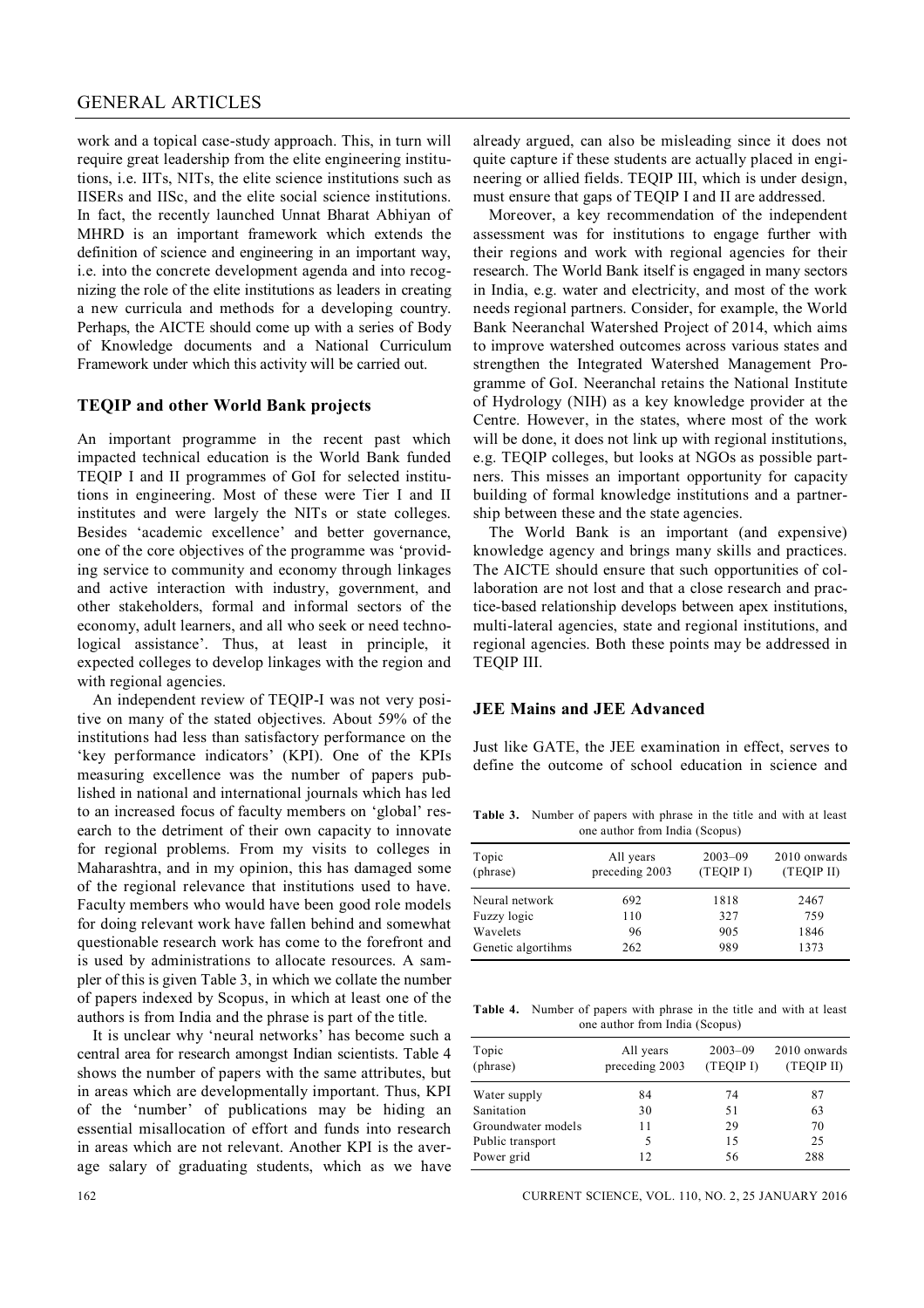mathematics, much to the detriment of the state Board examinations. The precursor of this system was the AIEEE, which was used to admit students into the NITs and the IITs, and a few other institutions. The JEE was used for admitting students into the IITs. However, this system was merged in 2013 and now JEE (Mains) is the examination which is used to admit into the NITs and is used to qualify students who are permitted to write the JEE (Advanced), for the IITs. Since 2014, some states (e.g. Maharashtra) have discarded their own admission examinations (CETs) and are now using the JEE (Mains) to admit students. Thus, the JEE is now increasingly important to a larger body of students and is the *de facto* measurement of preparation in science and mathematics. More than 10 lakh school students wrote this examination in 2014, which is a substantial fraction of all high-school students who did Sciences in class 12. Given the numbers, the examination is administered in a nation-wide time-bound multiple-choice format on the CBSE highschool curriculum. Moreover, it is a ranking examination as opposed to a qualifying examination, and the student's rank in the examination is usually the sole criterion in determining admission. The preferred outcome is of course, admission into the IITs or the NITs, which make up roughly 20,000 seats, i.e. about 2% of the total number of students writing the examination.

However, there are several serious problems.

#### *Disruption of state curricula*

A look at the statistics of JEE (Advanced) 2014 shows that 55% of those who qualified came from CBSE. Other top scores were Andhra Pradesh (17.5%) and Maharashtra (6.7%). All other state boards contributed to less than 2% of the qualified candidates. As a result of this and pressure from middle-class parents, many state boards (e.g. Maharashtra and Andhra Pradesh) feel compelled to match their curricula with CBSE, the curricula closest to that for the JEEs. This results in a global definition of science and its pedagogy for all students, rural or urban. Much material which is of local or regional relevance, e.g. the analysis of droughts, or a pedagogy of field-based science may either be absent or is de-emphasized since it does not match the JEE format or content. This is overcentralization. Even the famous Gao Kao examination of China is conducted on Province-specific curricula.

Moreover, the students in the CBSE Board have a different socio-economic background and face a different world compared to students from the state Boards. Thus, it is not clear whether the CBSE curricula for science or mathematics is suited for state governments faced with a largely vernacular, economically stressed and possibly rural student body. The correct pedagogy and content for science for such (if not all) students should be that which connects with the immediate material world around them

and helps them probe it along with the socio-economic context, e.g. natural resources, basic services such as water and energy. Only then will they be prepared to make correct choices for themselves and the society. Compare this with the stated rationale of the physics NCERT curriculum for the classes XI and XII, quoted below:

The higher secondary stage is crucial and challenging stage of school education as it is a transition from general science to discipline-based curriculum. Physics is being offered as an elective subject at the higher secondary stage of school education. At this stage, the students take up physics, as a discipline, with a purpose of pursuing their future careers in basic sciences or professional courses like medicine, engineering, technology and studying courses in applied areas of science and technology at tertiary level. There is a need to provide the learners with sufficient conceptual background of physics which would eventually make them competent to meet the challenges of academic and professional courses after the higher secondary stage. The present effort of reforming and updating the physics curriculum is an exercise based on the feedback received from the school system about existing syllabus and curricular material, large expansion of physics knowledge, and also the educational and curricular concerns and issues provided in the National Curriculum Framework-2005. The recommendations of National Curriculum Framework-2005 have been followed, keeping the disciplinary approach with rigour and depth, appropriate to the comprehension level of learners. Due care has been taken that the syllabus is not heavy and at the same time, it is comparable to the international standards. Also, it is essential to develop linkages with other disciplines for better learning of physics concepts and establishing relationship with daily-life situations and life-skills.

Thus, we see that 'daily-life situations and life skills' are the last six words in a rationale of 230 words. The rationale for the NCERT mathematics curriculum is similarly 'transcendental'. Thus, state Boards are ill-advised to adopt the CBSE curriculum for their own students and the JEE examinations are ill-advised to adopt such a curricula and format for their examinations.

## *Unsuitable format for testing science and mathematics*

As mentioned earlier, the JEE is a nation-wide exam of science and mathematics conducted on a single curriculum, viz. the CBSE, and in the time-bound multiplechoice format. Moreover, the number of students appearing is about 10 lakhs, most of whom are nominally competing for about 20,000 seats in the IITs and NITs, i.e. with a success rate of roughly 2%. The IIT brand then establishes itself by student festivals, celebrity academicians as visitors (such as in the newly proposed GIAN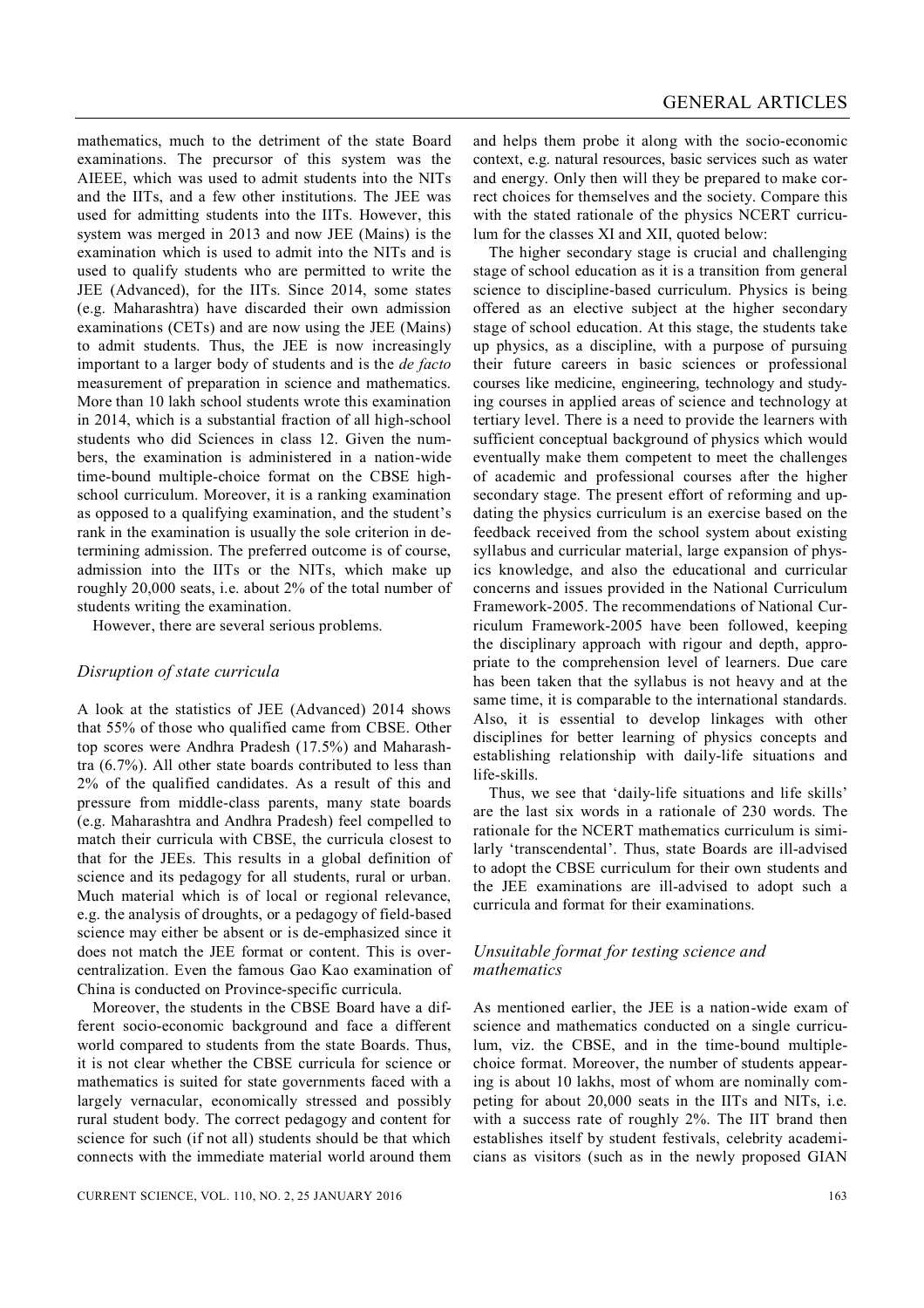programme), and primarily, the stellar 'packages' (i.e. salaries) of a few IIT graduates. This makes it the single most competitive examination in India and one which captures the imagination of the media and most middle-class parents. The main reasons for the chosen format for the JEE examination are (i) given the high stakes, a subjective examination will be difficult to correct 'fairly' and will be liable to legal contestations, and (ii) unavailability of faculty time in designing a question paper and correcting 10 lakh answer papers.

However, if one describes (following Krishna Kumar<sup>1</sup>) the culture of science as that of touching and manipulating the material world, and of personal observation and contemplation, then the JEE actually promotes quite the opposite. It measures facility and familiarity with arcane mathematical identities, highly stylized textbook models motivated by mathematical laws of physics, and huge amounts of rote work and practice. Since only the top 2% is admitted to the IITs or NITs, the exam-taker must have excellent skills of question selection, elimination and informed guess-work, making it one of the most highly coached examinations in India. This has its own socioeconomic problems which are visible from the rural– urban divide and the gender distribution of the students who pass JEEs. Table 5 provides distribution by gender of students who appeared and were successful.

Note that JEE 2012 was conducted by the IITs. The percentage of girls who wrote the examination was already low at 33.2. The number who succeeded was down to 11.9%. For 2013, the data on JEE (Mains) are not available on-line. Since most of those who qualify in JEE (Mains) would register for JEE (Advanced), we can surmise that the fraction of girls who passed JEE (Mains) 2013 must be close to 18.2%. This number is again rather low. After JEE (Advanced), this number drops down to 11.4%, close to the fraction of 2012. Note that (i) more girls opt to NOT give the JEE, and (ii) their pass percentages are also low. The same pattern is seen in the Kishore Vaigyanik Protsahan Yojan (KVPY), a competitive examination which locates the top 1–2% of students who wish to pursue pure science. Moreover, this also flies in the face of evidence that close to 30% of all engineering students are now girls.

We compare this to the CBSE data (Table 6).

We see that in the CBSE examination, a subjective one allowing for a wider variety of questions, and of a longer duration, on the same curricula as the JEE, and one which is graded by human examiners, girls did much better than boys. Thus, one must conclude that it is the nature of the examination and other factors surrounding it, such as access to coaching, that prevent girls from being admitted into the IITs.

Next, let us also look at the rural–urban divide (Table 7). Note that JEE 2011 and 2012 were before the amalgamation of JEE and AIEEE, while JEE (Advanced) 2014 was sourcing applicants from JEE (Mains).

We see an increasing polarization where students from rural or small-town backgrounds are increasingly less likely to register and also to succeed in the JEEs. About 76% of students are now coming from cities as opposed to villages and towns.

Moreover, if we look at the 'mode of preparation' for this examination, as reported in the JEE (Advanced) 2014 report, we see that about 37% of those who qualified in JEE (Mains) reported that they had used methods other than 'self study' (i.e. had availed of coaching). This fraction rose to 43% in those who qualified in JEE (Advanced). Another revealing study is the income of parents of students who qualify in JEE (Mains) 2014 versus those who qualify in JEE (Advanced) 2014, where we see that students from the income annual income class of Rs 8 lakhs and above are about 2.7 times more likely to succeed than those from an annual income class of less than Rs 1 lakh. Note that the data on rural/urban background, preparation and income of parents are as reported by students and that itself is likely to be strategic. Reporting lower incomes and self-study as the method of preparation does increase the chances of receiving scholarships.

A final piece of data is culled from the NSSO, 68th round household survey of 2011–12. Table 8 shows the analysis of annual household expenditure on education for a sample of states and the rural and urban sectors. The first two rows show the mean annual per capita consumption and the number of total samples in the 68th round. These rows should be used as reference points for the remaining rows. Next, we report the number of samples, the mean and the Gini coefficient for households which had either one girl or one boy who was studying. More detailed analysis is available upon request. This analysis clearly shows a sharp variation across states, across gender and across rural versus urban backgrounds. Other than Tamil Nadu, all states show a much higher spending on boys than on girls. The higher spending on girls in Tamil Nadu may well explain the higher number of girls who pass JEE from the South Zone (administered by IIT Madras); again see the JEE (Advanced) 2014 report.

The Gini coefficients are all above 0.5 and are exceptionally high, showing a great disparity on spending on education. This probably arises from information asymmetry across households and also access to coaching classes from the place of residence. The disparity in the number of samples also indicates that substantially fewer households with girls are spending on their education.

On the whole, the data show that it is unlikely that the JEE is measuring student preparation in science and mathematics and her aptitude for engineering. The format of the examination is likely to encourage coaching and discourage independent thinking or a science which is inspired by our surroundings and of solving problems therein. We should also point out that the excessive selectivity of the JEE process is probably leading to a misallocation of IIT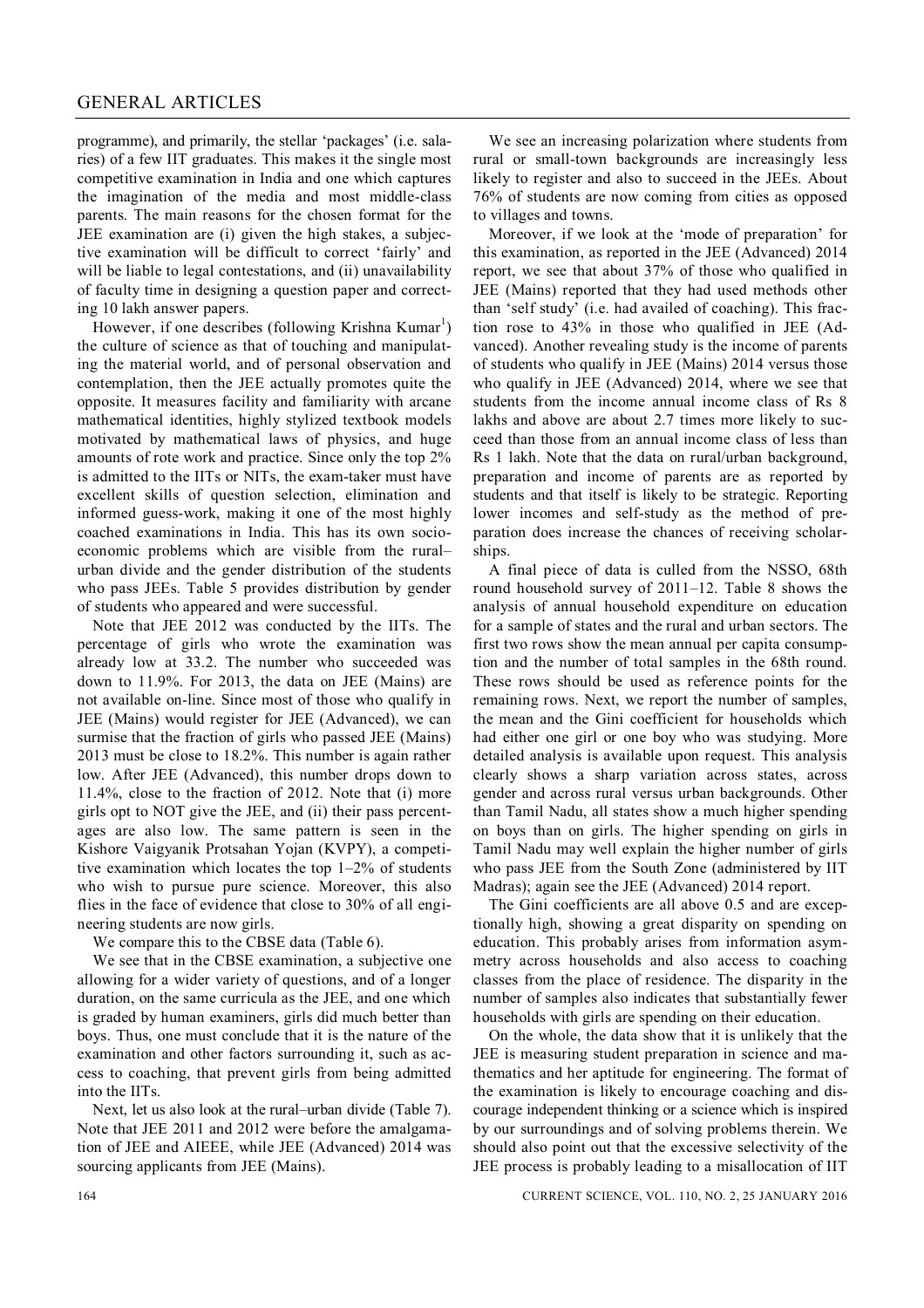| <b>rapic 3.</b> Beneficial statistics on genuer |          |           |                          |          |                     |                          |
|-------------------------------------------------|----------|-----------|--------------------------|----------|---------------------|--------------------------|
|                                                 | JEE 2012 |           |                          |          | JEE (Advanced) 2013 |                          |
|                                                 | Appeared | Oualified | Pass percentage          | Appeared | Qualified           | Pass percentage          |
| <b>Boys</b>                                     | 337,916  | 21.226    | 6.28                     | 103,660  | 18,468              | 17.8                     |
| Girls                                           | 168,568  | 2886      | 1.71                     | 23,089   | 2366                | 10.2                     |
| Percentage of girls                             | 33.2     | 11.9      | $\overline{\phantom{a}}$ | 18.2     | 11.4                | $\overline{\phantom{a}}$ |

**Table 5.** Selected JEE statistics on gender

| <b>Table 6.</b> CBSE 2013 statistics |  |
|--------------------------------------|--|

| Gender              | Appeared | Secured<br>90% marks | Percentage<br>of total | Secured<br>95% marks | Percentage<br>of total   |
|---------------------|----------|----------------------|------------------------|----------------------|--------------------------|
| <b>Boys</b>         | 512,210  | 22,596               | 4.4                    | 2855                 | 0.56                     |
| Girls               | 376,410  | 22,053               | 5.8                    | 3237                 | 0.86                     |
| Percentage of girls | 42.4     | 49.3                 | -                      | 53.1                 | $\overline{\phantom{a}}$ |

| <b>Table 7.</b> Rural–urban statistics for JEE |  |  |
|------------------------------------------------|--|--|

| <b>JEE 2011</b> |                    |               | JEE 2012                           | JEE (Advanced) 2014 |                                      |    |
|-----------------|--------------------|---------------|------------------------------------|---------------------|--------------------------------------|----|
| Cohort          | Registered $(\% )$ | Qualified (%) | Registered $(\%)$ Qualified $(\%)$ |                     | Registered $(\% )$ Qualified $(\% )$ |    |
| Village         | 18                 | 10            | 19                                 |                     | 13                                   | 10 |
| Town            | 29                 | 25            | 30                                 | 26                  | 19                                   | 14 |
| City            | 53                 | 65            | 51                                 | 63                  | 68                                   | 76 |

**Table 8.** NSSO (2011–12, 68th round) statistics regarding annual household expenditure on education

| Attribute                 | Unit              | Andhra Pradesh<br>urban | Andhra Pradesh<br>rural | Rajasthan<br>urban | Rajasthan Odisha<br>rural | urban  | Odisha<br>rural | Tamil Nadu<br>urban | Tamil Nadu<br>rural |
|---------------------------|-------------------|-------------------------|-------------------------|--------------------|---------------------------|--------|-----------------|---------------------|---------------------|
| Per capita<br>expenditure | Mean $(Rs)$       | 47,124                  | 35,664                  | 30,948             | 18,588                    | 35,676 | 12.636          | 40,788              | 39,936              |
| Number of<br>samples      | Number            | 1754                    | 2685                    | 1598               | 2442                      | 1003   | 1941            | 1693                | 2662                |
| Households with           | Mean $(Rs)$       | 9919                    | 5706                    | 19.096             | 4362                      | 5765   | 1787            | 11,046              | 8493                |
| one studying male         | Number of samples | 365                     | 373                     | 235                | 263                       | 143    | 291             | 373                 | 293                 |
|                           | Gini              | 0.61                    | 0.58                    | 0.56               | 0.64                      | 0.65   | 0.70            | 0.64                | 0.67                |
| Households with one       | Mean $(Rs)$       | 9233                    | 3752                    | 9369               | 3431                      | 4278   | 2292            | 12,653              | 6949                |
| studying female           | Number of samples | 281                     | 245                     | 98                 | 126                       | 94     | 191             | 321                 | 259                 |
|                           | Gini              | 0.61                    | 0.55                    | 0.60               | 0.56                      | 0.82   | 0.76            | 0.65                | 0.69                |

The Gini coefficient is a scale-invariant measure of inequality in a set of positive numbers, e.g. earnings of individuals, or as in this case, expenditures and takes values between 0 and 1. A Gini coefficient 0 indicates total equality, while that of 1 indicates total inequality, i.e. zero expenditures by all but one individual. For a population in which one-fourth of the people spend three-fourths of the money, the Gini coefficient is 0.5.

graduates to the global service sector as opposed to engineering for Indian needs.

#### **The role of IITs, NITs and IISERs**

The role of and the expectations from these premier institutions in India's technical education infrastructure is not clear. There are overlapping Acts which lead to several questions, e.g. are the IITs covered by the Washington Accord? As of now, these institutions wield substantial influence on technical education, various policy decisions

and programmes (as witnessed by the Preamble of the TEQIP programme) and even the conduct of the AICTE (as witnessed, e.g. by the composition of the Review Committee). It is only reasonable that the *locus standi* of these institutions be made clear.

More important is the connection of their research with teaching and the national agenda. Since much of the research funding from GoI goes to these institutions, the AICTE should suggest clear and concrete expectations on the outcomes of this research for the benefit of its members. This is all the more important for new investments in these elite institutions, e.g. in the form of international